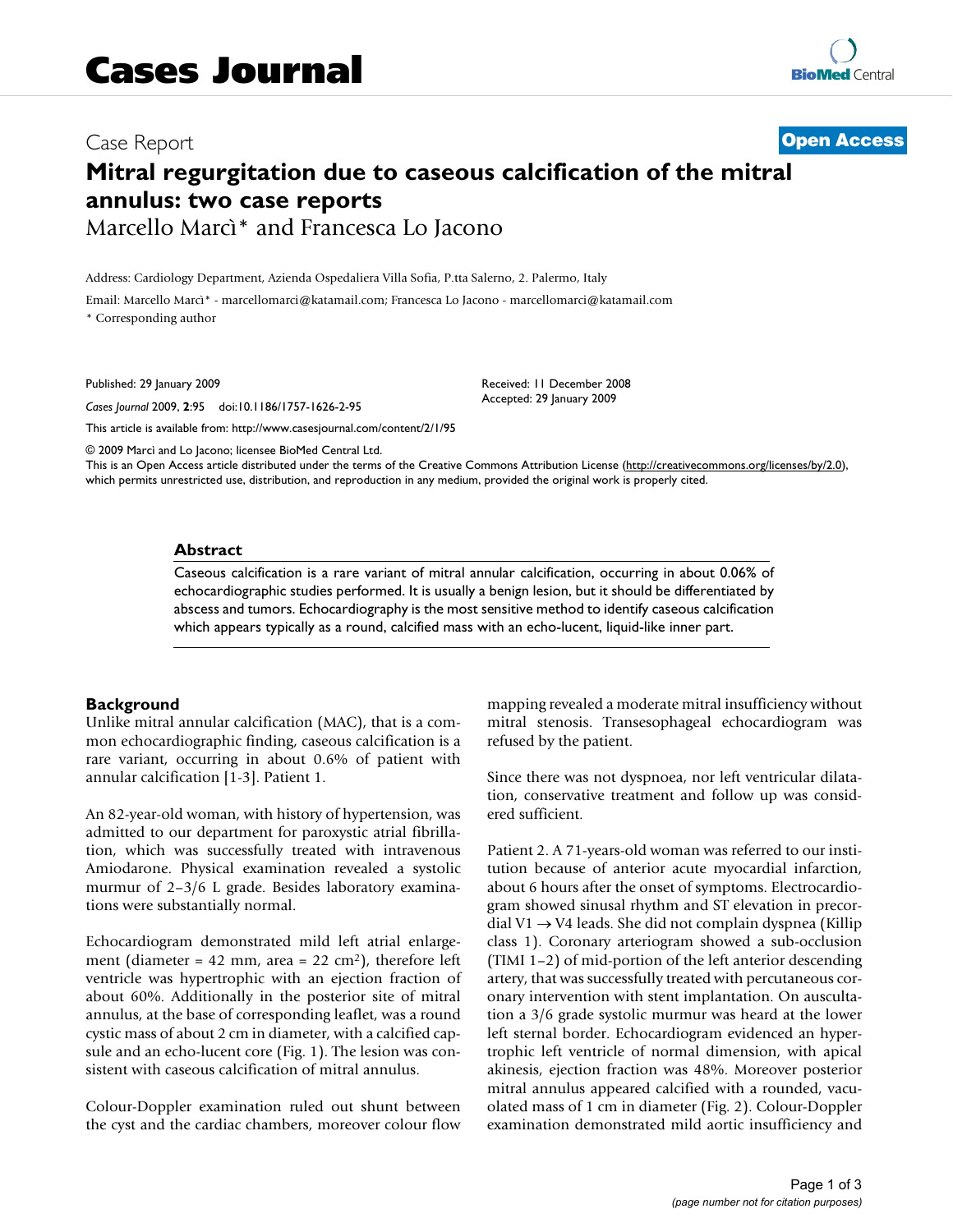

**Figure 1 apical four chamber view**.



**Figure 2 apical four chamber view**.

moderate mitral regurgitation. Transesophageal echocardiogram confirmed that mitral posterior leaflet was thickened and partially calcified, otherwise chordate tendineae appeared normal but the posterior valvular ring and the base of leaflet was deformed by a cystic mass consistent with caseous calcification.

# **Comments**

MAC is a common finding, especially in the elderly and in the end-stage renal failure [1-5]. Calcification begins between the posterior atrio-ventricular groove and the base of posterior mitral leaflet, although in very elderly subjects it can involve the entire annulus. Otherwise caseous calcification represents a rare evolution of a calcified mitral ring, due to caseous transformation of the inner material.

Histological examination of the inner fluid usually reveals an amorphous, basophilic content, composed by a blend of calcium and cholesterol, surrounded by a inflammatory cells, mainly macrophages [3-5]. Echocardiography has demonstrated to be the most reliable method to diagnose this lesion. Almost invariably, caseous calcification appears as an echo-dense, round, smooth mass with a liquid core, surrounded by a calcified envelop, as a rule it is localized into the posterior mitral annulus [1-3,6]. Further exams, such as transesophageal echocardiography, computed tomography and magnetic resonance, are seldom necessary to differentiate caseous calcification from tumour or abscess [3]. In fact the latter condition usually causes fever and embolic events. Besides caseous calcification has a more calcified envelope than infected mitral ring [3].

Caseous calcification is a rare, accidental echocardiographic finding, occurring in about 0, 06% of all echocardiographic studies [3-6], whereas it has a higher prevalence in a necropsy series [4]. This discrepancy could be explained by the fact that this condition could not be recognised by cardiologists that are unfamiliar with this unusual lesion. It is of interest that this pathological condition is mentioned as sterile caseous abscess of mitral ring in a widely diffuse textbook of echocardiography [7] and it is neglected by a recent review of echogenic structures [8].

Caseous calcification is a benign condition, which only rarely may determine significant valvular stenosis or insufficiency, requiring surgical treatment [3-6,9]. As a rule conservative management is indicated in most of the cases [1-3].

# **Competing interests**

The authors declare that they have no competing interests.